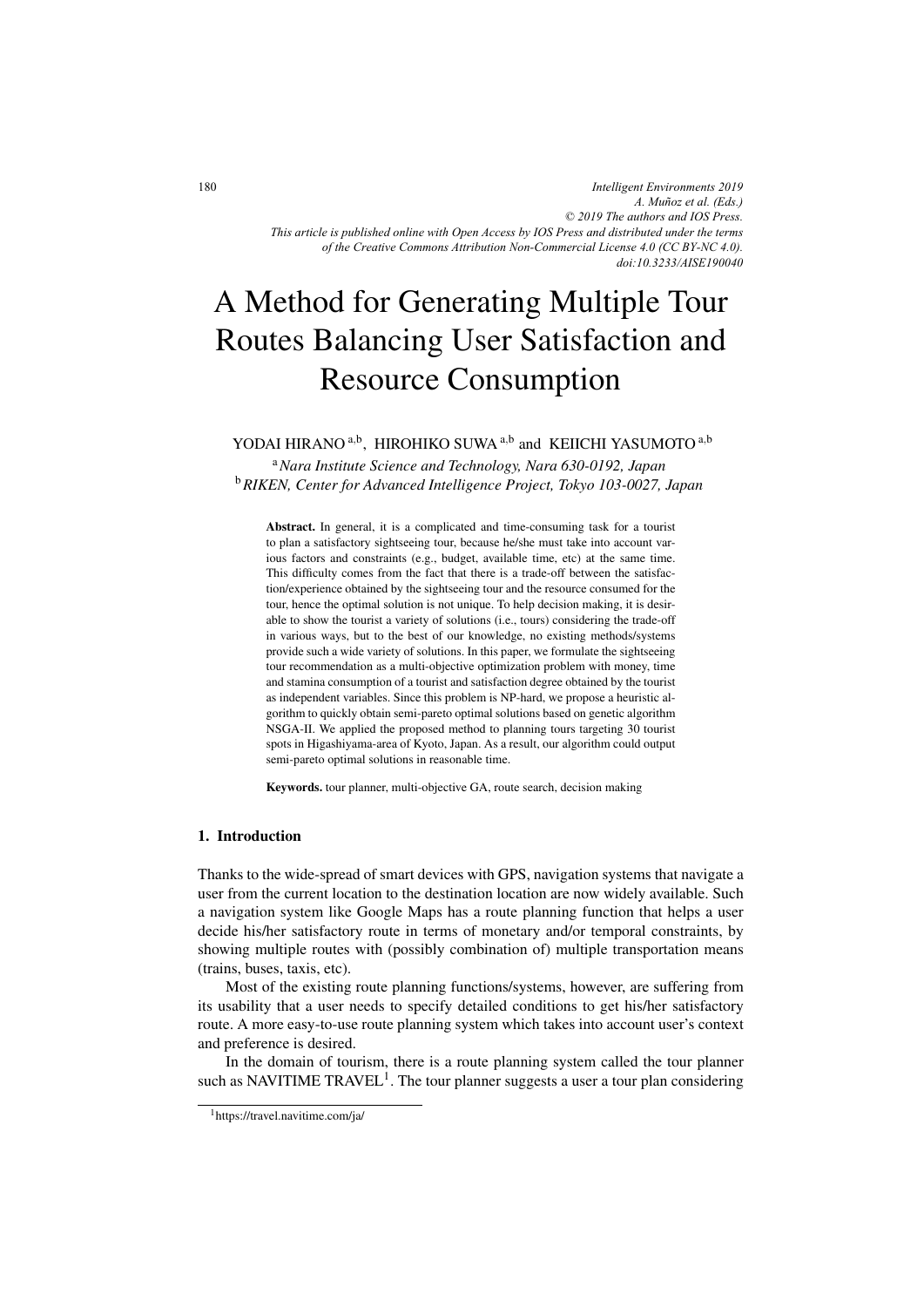his/her preference, but it requires a user to input a lot of information such as selection of PoIs (Point of Interest), hence takes a lot of time to obtain a plan. To solve this problem, there have been proposed automatic tour planning systems (ATPS) which automatically select PoIs in the specified area and compose/show users a sightseeing tour including moving ways between PoIs.

In existing ATPS, various objective functions are considered. Shiraishi et al.[1] proposed an ATPS which solves a multi-objective optimization problem taking into account a trade-off between monetary cost and satisfaction degree. Wu et al. [2] proposed an ATPS which maximizes satisfaction degree taking into account tourist's remaining stamina as a constraint.

In general, users do not always select the shortest or the cheapest route during sightseeing tour because their main purpose is to get satisfaction/experience through sightseeing activities. Whereas, they do not always maximize the satisfaction since their resource (money, time and stamina) is limited. Hence, for the move between PoIs, we must consider the trade-off between the satisfaction of the user and the time, money and stamina as user's resource. For the selection of PoI, we must also compare multiple PoIs in terms of the trade-off between the satisfaction and the resource consumption. As such, ATPS can be formulated as a multi-objective optimization problem with several independent factors.

In this paper, we formulate the sightseeing tour recommendation as a multi-objective optimization problem with money, time and stamina consumption during a tour and satisfaction degree obtained by the tour as independent variables. Since this problem is NPhard, we propose a heuristic algorithm to quickly obtain semi-pareto optimal solutions based on genetic algorithm NSGA-II [3]. We applied the proposed method to planning tours targeting 30 tourist spots in Higashiyama-area of Kyoto, Japan. As a result, we confirmed that our algorithm could output semi-pareto optimal solutions in reasonable time that could be used for decision making under trade-off.

The remainder of the paper is structured as follows: Section 2 overviews the existing studies related to our proposal. Section 3 provides the formulation of our target problem. Section 4 describes the proposed algorithm based on GA. Section 5 provides the experimental results to evaluate our method and finally Section 6 concludes the paper.

## 2. Related Work

Most of the existing tour navigation systems recommend PoIs with high average review scores and/or according to the user's preference [4,5,6]. These studies focus on the improvement of user satisfaction and recommend a single PoI using a kind of filtering systems, but they do not consider the whole tour planning including routes and other factors related to tourism.

Some studies support the whole tour planning by connecting multiple PoIs. Kurata et al. [7,8] created a web-based interactive tour planning service called CT-Planner. This service plans and recommends a tour route while analyzing the user's preference.

There are some studies that add other factors related to tourism such as money, time and stamina as constraints [9,10,11,12]. For example, Wu et al. [2] considered the stamina as a constraint. However, these existing studies focus only on the satisfaction of users as the main factor and do not consider the trade-off between the satisfaction and other factors such as money, time, and stamina.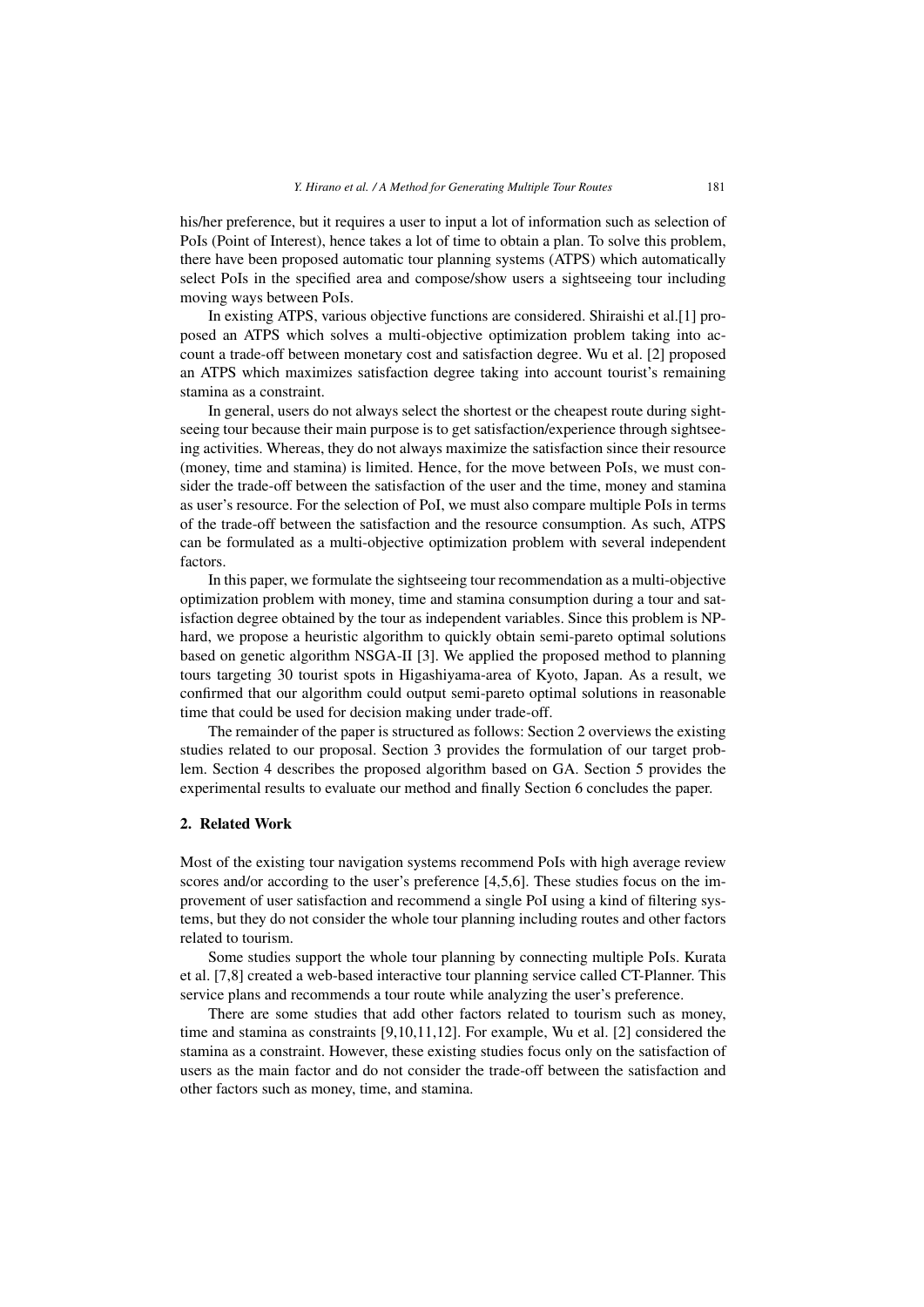There have been proposed some methods that consider the trade-off with other factors. Shiraishi et al. [1] proposed a method which recommends tour routes considering the trade-off between satisfaction and time. Tamashiro et al. [13] defined multi-objective optimal routing problems for sightseeing by extending the optimal routing problem and considered a trade-off between the value of the tour and the required money. These studies, however, consider only a single factor conflicting the satisfaction and multiple conflicting factors are not considered.

Users take into account not only satisfaction/experience by the tour but also a balance between it and other factors such as money, time and stamina during the tour. Therefore tour planners must consider/compare multiple PoIs in terms of the trade-off between the satisfaction and the resource consumption.

In order to help users make decision for a good sightseeing tour, we model this problem as a multi-objective optimization method with money, time and stamina consumption of a tourist and satisfaction degree obtained as independent variables. PSO (Particle Swarm Optimization) and MOGA (Multi-Objective Genetic Algorithm) are popular methods for solving multi-objective optimization problems. Some algorithms for MOGA have been proposed so far [14,3]. Among them NSGA-II is one of the most popular algorithms which can derive diverse solutions.

The final goal of this work is to present multiple diverse tours to users. For this purpose, the diversity of solutions is very important. We consider three of factors: money, time and stamina as resources retained by users, and present diverse solutions to users by solving the tour search problem as a multi-objective optimization problem taking into account trade-off between these resources and satisfaction.

## 3. Diverse Tour Routes Search Problem

## *3.1. Problem*

We assume that user resources consumed by sightseeing activities and movements between PoIs are (1) stamina, (2) time and (3) money. Moreover, to simplify the problem, the tourist's purpose of the sightseeing tour is only obtaining satisfaction by the sightseeing.

Our target problem is a multi-objective optimization problem to derive tour plans that have higher satisfaction with smaller consumption of resources consisting of stamina, time and money.

The values of four variables corresponding to stamina, time, money and satisfaction vary depending on the initial values assigned to these variables and increase/decrease of them at each PoI and each move included in the tour plan under consideration.

## *3.2. Problem Formulation*

Let  $\mathbf{X} = \{x_0, ..., x_n\}$  denote the set of tourist spots (PoIs). Let  $\mathbf{r}_n = (m_n, t_n, s_n)^T$  denote the vector of the values of the remaining resources after enjoying sightseeing at each of  $n$  spots. Here,  $m_i$ ,  $t_i$  and  $s_i$  denote the remaining amounts of money, time and stamina, respectively after enjoying *i*-th visiting spot in **X**. Let  $r_0 = (m_0, t_0, s_0)^T$  denote the vector of initial values assigned to resource variables, where  $m_0$ ,  $t_0$  and  $s_0$  are initial values and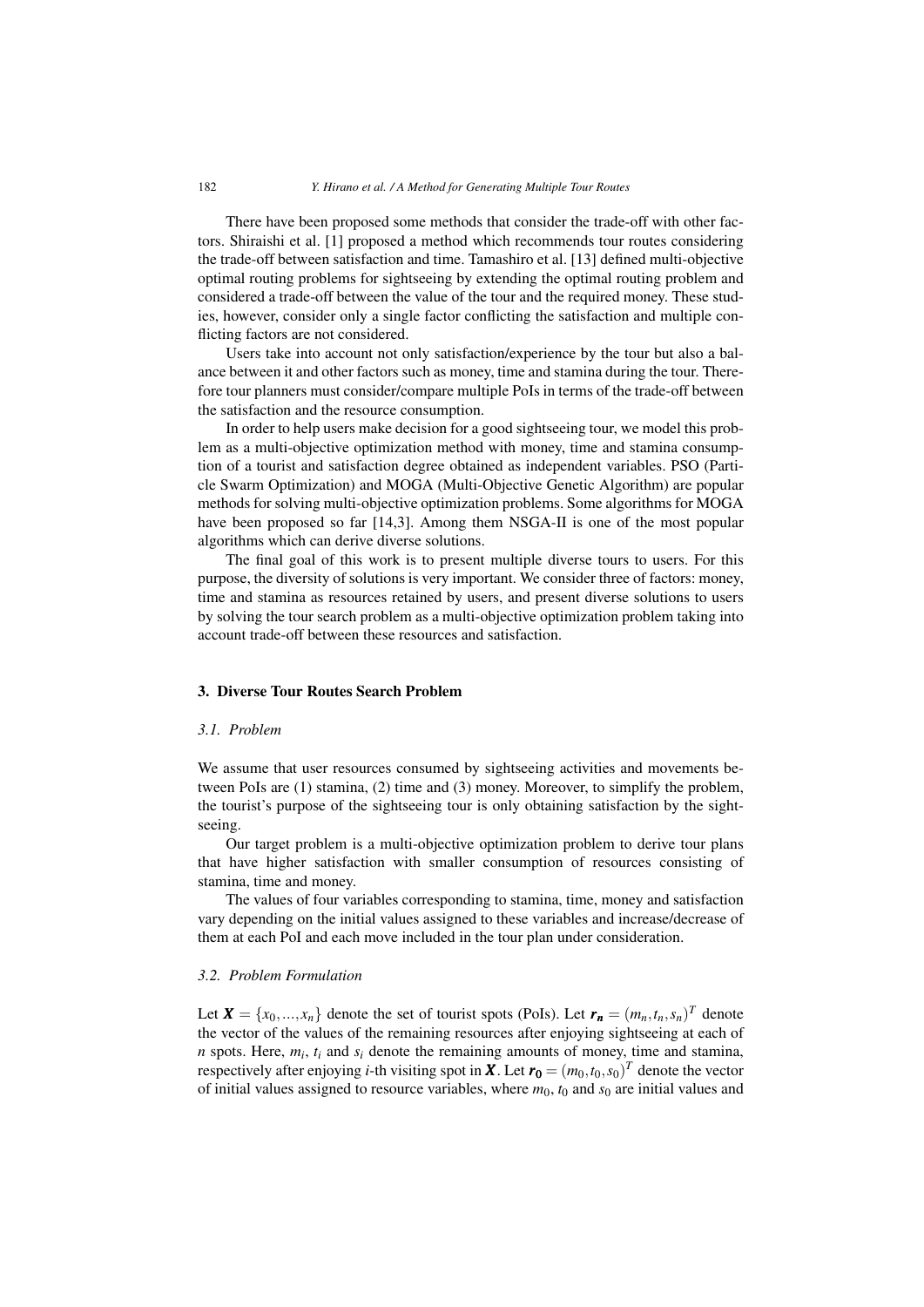correspond to the user's budget, available time for the tour and the initial stamina, respectively. We assume that the user will set these values manually.  $r_n$  can be represented by Eq.  $(1)$ .

$$
r_n = r_0 - \sum_{i=0}^{n-1} [CR(x_i) + moveCR(x_i, x_{i+1})] - CR(x_n)
$$
 (1)

where

$$
r_n = (m_n, t_n, s_n)^T
$$

$$
CR(x) = (CM_x, CT_x, CS_x)^T
$$

$$
moveCR(x, x') = (moveCM_{x, x'}, moveCT_{x, x'}, moveCS_{x, x'})^T
$$

Here,  $\textit{CR}(x)$  denotes the resource consumption at spot *x* and  $\textit{moveCR}(x,x')$  denotes the resource consumption while moving from spot *x* to  $x'$ .  $CM_x$ ,  $CT_x$  and  $CS_x$  denote the consumption of money, time and stamina for enjoying sightseeing at spot *x*, respectively. *moveCM<sub>x,x'</sub>*, *moveCT<sub>x,x'</sub>* and *moveCS<sub>x,x'</sub>* denote the consumption of money, time and stamina for moving from spot  $x$  to  $x'$ , respectively. We assume that these are constant values given in advance.

We assume that satisfaction denoted by  $c$  is determined by the tour route, the stay time at each spot and the environmental condition at the spot and route. Then, we represent *c* by Eq. (2).

$$
c(\mathbf{X}) = \sum_{i=0}^{n-1} \left[ SAT(x_i) + moveSAT(moveCT(x_i), x_i, x_{i+1}) \right] + SAT(x_n)
$$
 (2)

Here,  $SAT(x)$  denotes satisfaction obtained at spot *x*, and  $moveSAT(moveCT(x), x, x')$ denotes satisfaction obtained while moving from spot *x* to *x*- .

We assume that the satisfaction obtained is always a positive value. The objective of the problem is to maximize both remaining resources and satisfaction. Then, the objective function is represented by Eq. (3).

$$
maximize \, m_n(\boldsymbol{X}), t_n(\boldsymbol{X}), s_n(\boldsymbol{X}), c(\boldsymbol{X}) \tag{3}
$$

### 4. GA-based Algorithm to Derive Diverse Tour Routes

The problem in Sect. 3 is an NP hard problem since it implies the multi-objective knapsack problem (known as an NP-hard problem) as a special case, so we propose a heuristic algorithm to solve it in practical time. In this section, first, we describe the coding of solutions operated in our algorithm, then describe genetic operators including mutation and crossover used in the proposed algorithm.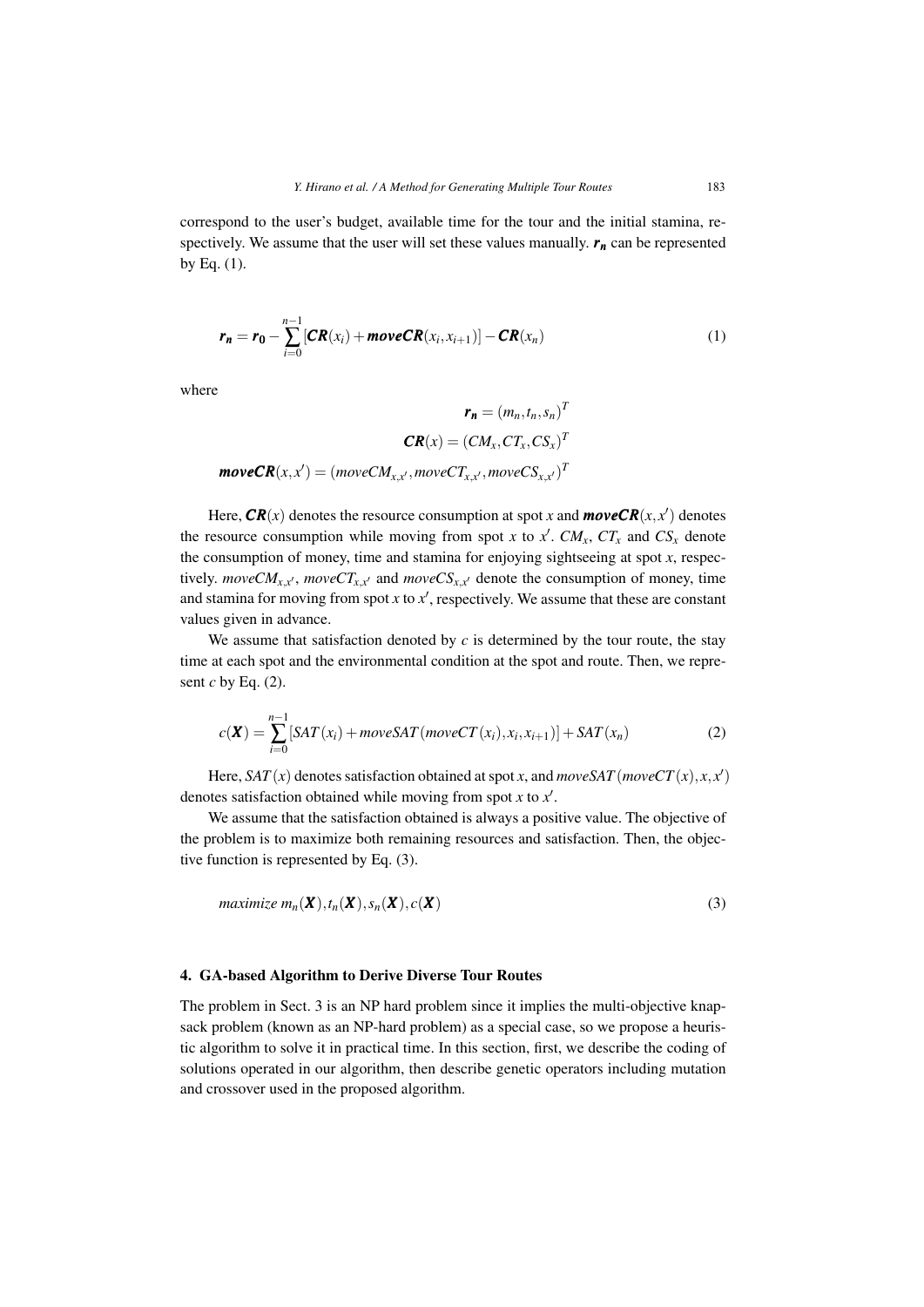*4.1. Coding of solution candidates*



Figure 1. Representations of path data (right) and the corresponding Transportation type/ PoI data (left)

The solution candidates or simply solutions (i.e., chromosomes) used in our algorithm are path data shown in the right of Fig. 1 that contains a series of moves (i.e., transportation types) between two consecutive PoIs. These path data can be converted to PoI data and transportation type data shown in the left of Fig. 1. Genetic operations like Mutation and Crossover are applied to the PoI data and the transportation type data after converting from the path data.

## *4.2. Detailed Algorithm*

The proposed algorithm consists of the following 6 steps and iterates Steps 2 to 6 for specified times (generations).

- 1. Initialization: First set the number of generations (iterations) to *T*, set the number of individuals (solutions) in initial population to *N*, and initialize the current generation number  $t = 0$  and searching population  $Q_0 = \emptyset$ . Next, create initial population *P*<sup>0</sup> with randomly generated path data.
- 2. **Non-Dominated Sort**: Generate new population  $R_t = P_t \cup Q_t$ , and execute Non-Dominated sort for  $R_t$  and classify all elements of  $R_t$  by their rank *i* (i.e., the number of elements which dominate the element under consideration). To decide the rank of an element, all elements in the set are compared in terms of stamina, time, money and satisfaction which are calculated for each element (path) with equations (1) and (2). Then, the classified elements of  $R_t$  are added to  $F_i(i =$ 0,..,*n*) according to their rank *i*.
- 3. Crowding Sort: Generate the next generation population  $P_{t+1}$  by adding  $F_0, F_1, F_2, \ldots$  in this order while satisfying the condition  $|P_{t+1}| \leq N$ . In addition, if  $|P_{t+1}|+|F_i| > N$ , apply Crowding sort to  $F_i$  to add  $N - |P_{t+1}|$  better (i.e., higher diversity) solutions in  $F_i$  to  $P_{t+1}$ . When the generation number t satisfies the condition  $t + 1 = T$ , the algorithm is terminated.
- 4. Crowding Tournament: Apply Crowding tournament based on stamina, time, money and satisfaction to solutions in  $P_{t+1}$ . It is applied to randomly selected  $N/2$ pairs of 1-to-1 tournament to add *N*/2 better solutions to searching population  $Q_{t+1}$ .
- 5. Crossover: Randomly choose  $N/4$  pairs of solutions from  $Q_{t+1}$  and apply Crossover to them (Fig. 4).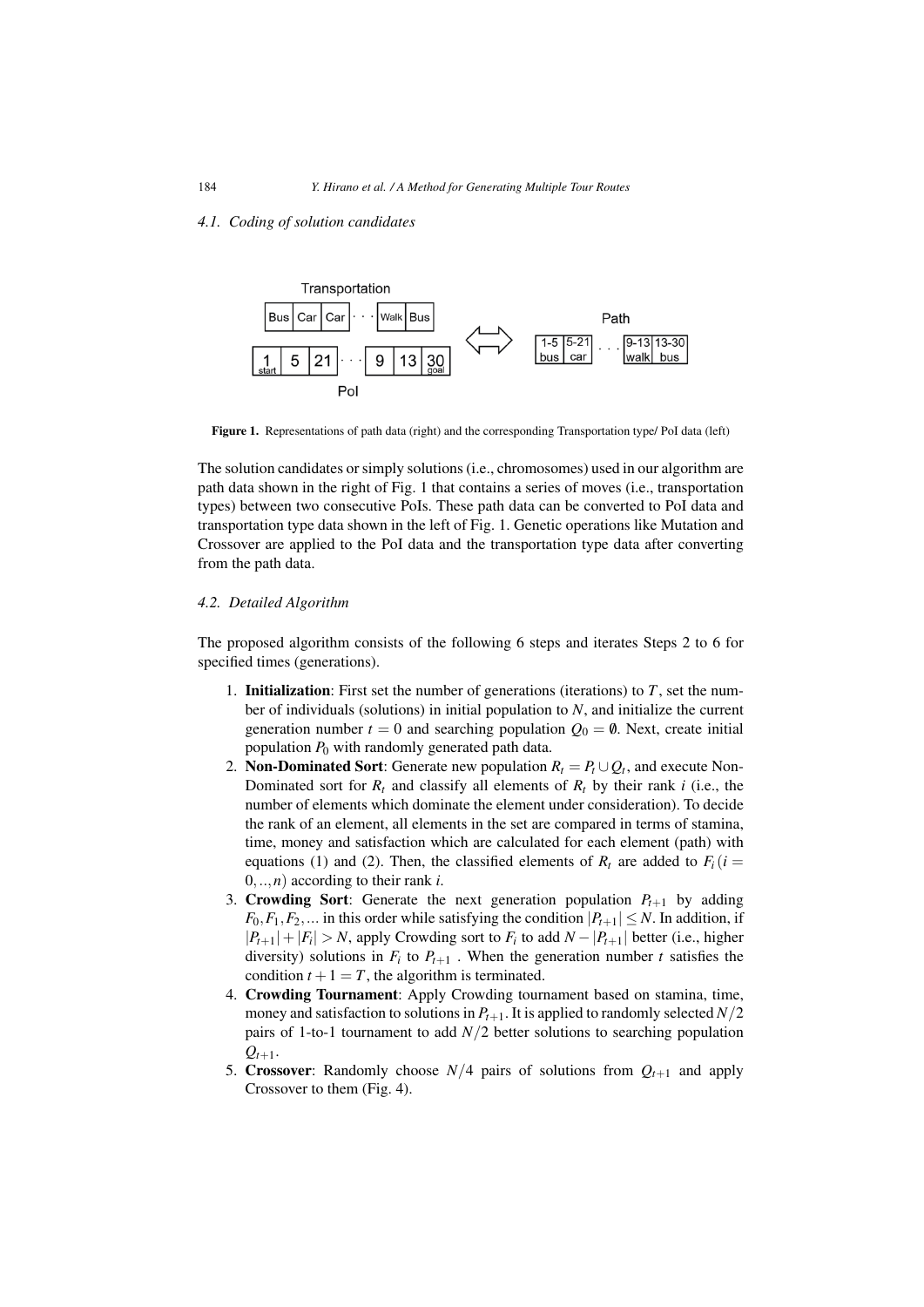6. Mutation: Apply Decrement Mutation to randomly chosen *N*/20 solutions (Fig. 3), and apply Increment Mutation to other *N*/20 solutions (Fig. 2). Then, go to step 2 after incrementing *t*. *N*/20 was chosen based on the default mutation rate 0.1 used in NSGA-II.

# *4.3. Mutation*

In our algorithm, we designed two Mutation algorithms: one is to randomly insert one PoI and the other is to randomly remove one PoI in a solution so that diverse solutions are kept in terms of the number of PoIs. One of the algorithms is selected to use at the probability of 0.5.

Increment Mutation: As shown in Fig. 2, first a PoI (PoI 7 in the fuigure) is randomly chosen from the set of all PoIs except for the ones already in the solution and a transportation type leaving from the added PoI (Car in the figure) is randomly chosen. Next, the insert position in a solution is randomly chosen, and both the chosen PoI and transportation type are inserted.

**Decrement Mutation:** This algorithm is applied only to a solution with length more than two. If the length is more than two, as shown in Fig. 3, the point to remove PoI is randomly chosen (PoI 21 was chosen in the figure) and the PoI and the transportation type leaving from the PoI (Car in the figure) are removed.



Figure 2. Increment Mutation Figure 3. Decrement Mutation

# *4.4. Crossover*

We employ single-point crossover where a single cut point in each of two parents is randomly selected and the left (right) part of the parent 1 and the right (left) part of the parent 2 are swapped to make new offspring, as shown in Fig. 4. However, simply using the single-point crossover for our algorithm, it is likely to generate lethal (invalid) solutions which include the same PoI multiple times. Hence, before concatenating the divided parts of the parent solutions, we try to reduce generation rate of such lethal solutions by randomly replacing either of the PoIs included in the left part of a parent and right part of another parent (middle of Fig. 4). For convenience, when we divide a parent solution into two parts, we remove the incoming transportation type in the right part and add a randomly selected transportation type when concatenating the parts as shown in Fig. 4.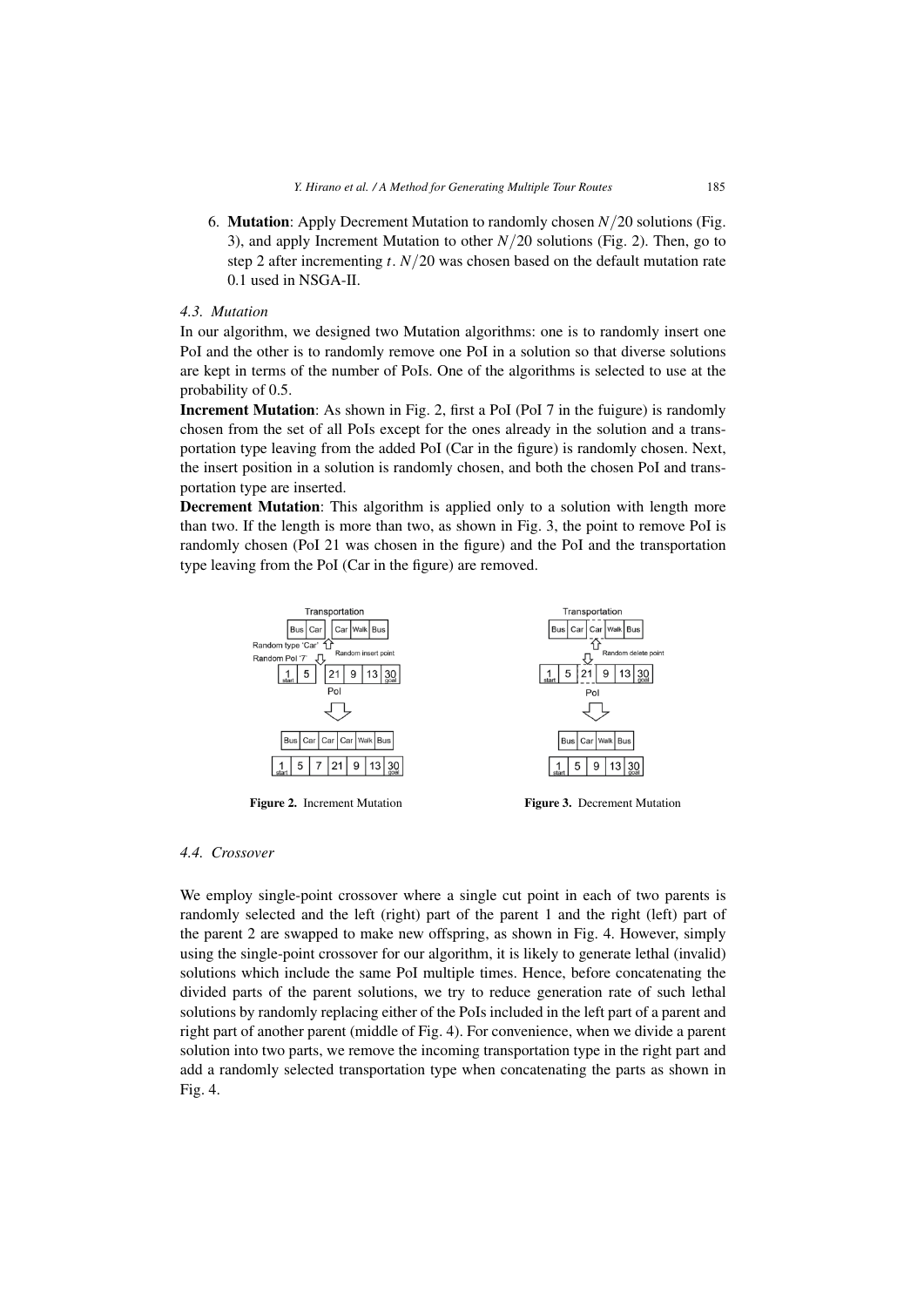

Figure 4. Single-Point Crossover

## 5. Evaluation Experiment

## *5.1. Experimental Environment*

Table 1. Initial Resources

|        | Generation | Time(s) | Money(yen) | Stamina |
|--------|------------|---------|------------|---------|
| low    | 500        | 15000   | 7500       | 1000    |
| medium | 500        | 30000   | 15000      | 2000    |
| high   | 500        | 60000   | 30000      | 4000    |

We have implemented our algorithm in Python3 and executed the implemented algorithm on a PC with Intel Core i7-8550U 1.8 GHz, 16 GB RAM and Windows 10 Home OS. Further, we executed our algorithm for three different initial resource assignments shown in Table 1, to investigate the correlations between the derived solutions and the initial resources. In this experiment, we derived the information on the resource consumption on money and time for each path (solution) by using Google Map API. Since it is difficult to know actual stamina consumption and satisfaction got on a path, we set the imaginary values empirically. Modeling of stamina consumption and satisfaction acquisition (proposed in [15]) is our future work.

In this experiment, we targeted 30 PoIs in Higashiyama-area of Kyoto, Japan as shown in Fig. 11, and we determined the start and the goal points in advance. Moreover, because of the short distance between PoIs, we used car (taxi), bus and walking as types of transportation.

#### *5.2. Relationship between Initial Resource and Solutions*

Fig. 5 shows the scattered plot of initial solutions generated at random (at 0-th Generation). These solutions are paths consisting of 10 randomly selected PoIs including the start and goal points. Furthermore, Fig. 6, Fig. 7 and Fig. 8 plot 100 solutions that our algorithm calculated at 500-th generation with low, medium and high initial resources. Table 2 shows a part of the derived solutions, and values represent consumed/remaining resources and satisfaction value. This result supports that our proposed algorithm can derive diverse solutions considering the trade-offs between resources and satisfaction values.

Moreover Figs. 6–8 indicate relationships between money, time, stamina and satisfaction. Specifically, in Fig. 6, solutions are dense in the left-bottom area, because solutions are limited by low initial resources in this case. On the other hand, medium initial resource case (Fig. 7), solutions are more distributed in wider area than the low initial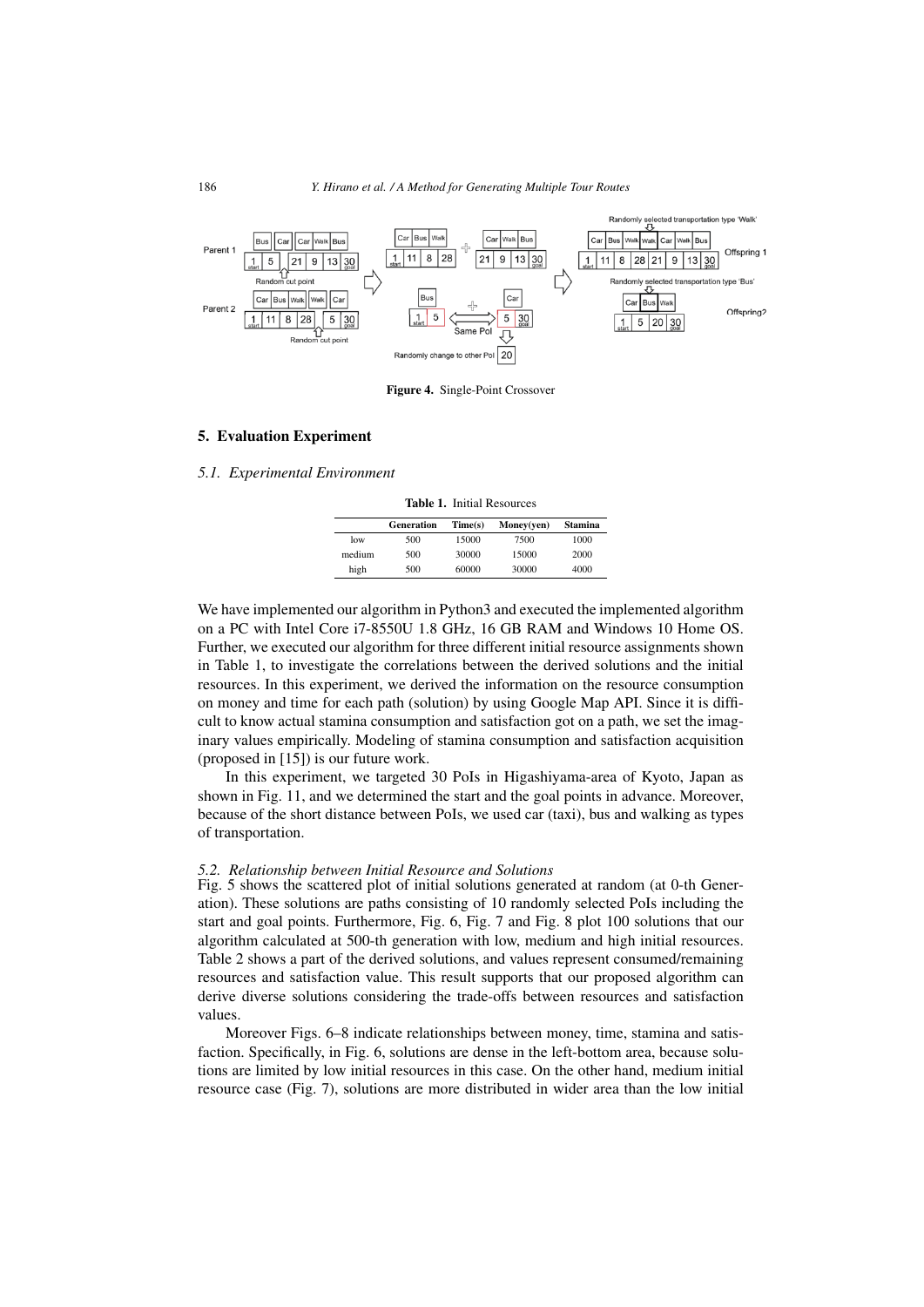resource case (Fig. 6). Moreover, we found that the solutions calculated with high initial resources (Fig. 8) could fully search the solution space, because there were no solutions with the remaining resource equal to 0. The figures also suggest that there are positive correlations between resources, and negative correlations between resources and satisfactions.



Figure 7. Solutions with medium initial resources Figure 8. Solutions with high initial resources

| <b>POI</b> and Transportation                    | (re-<br>consumed<br>maining)<br>time<br>(sec) | consumed<br>(re-<br>maining) money<br>(ven) | consumed<br>(remaining)<br>stamina | satisfaction |
|--------------------------------------------------|-----------------------------------------------|---------------------------------------------|------------------------------------|--------------|
| [0, 12, 14, 10, 8, 1, 26, 2, 23, 27]             | 6591 (8409)                                   | 4040 (3460)                                 | 366(634)                           | 1859         |
| [Walk, Bus, Bus, Walk, Bus, Bus, Walk, Bus, Car] |                                               |                                             |                                    |              |
| [0, 21, 10, 23, 19, 27]                          | 11108 (3892)                                  | 6600 (900)                                  | 580 (420)                          | 926          |
| [Walk, Bus, Walk, Car, Bus]                      |                                               |                                             |                                    |              |
| [0, 12, 10, 27]                                  | 13076(1924)                                   | 7270 (230)                                  | 910 (90)                           | 423          |
| [Walk, Walk, Bus]                                |                                               |                                             |                                    |              |

Table 2. Example of solutions with low initial resources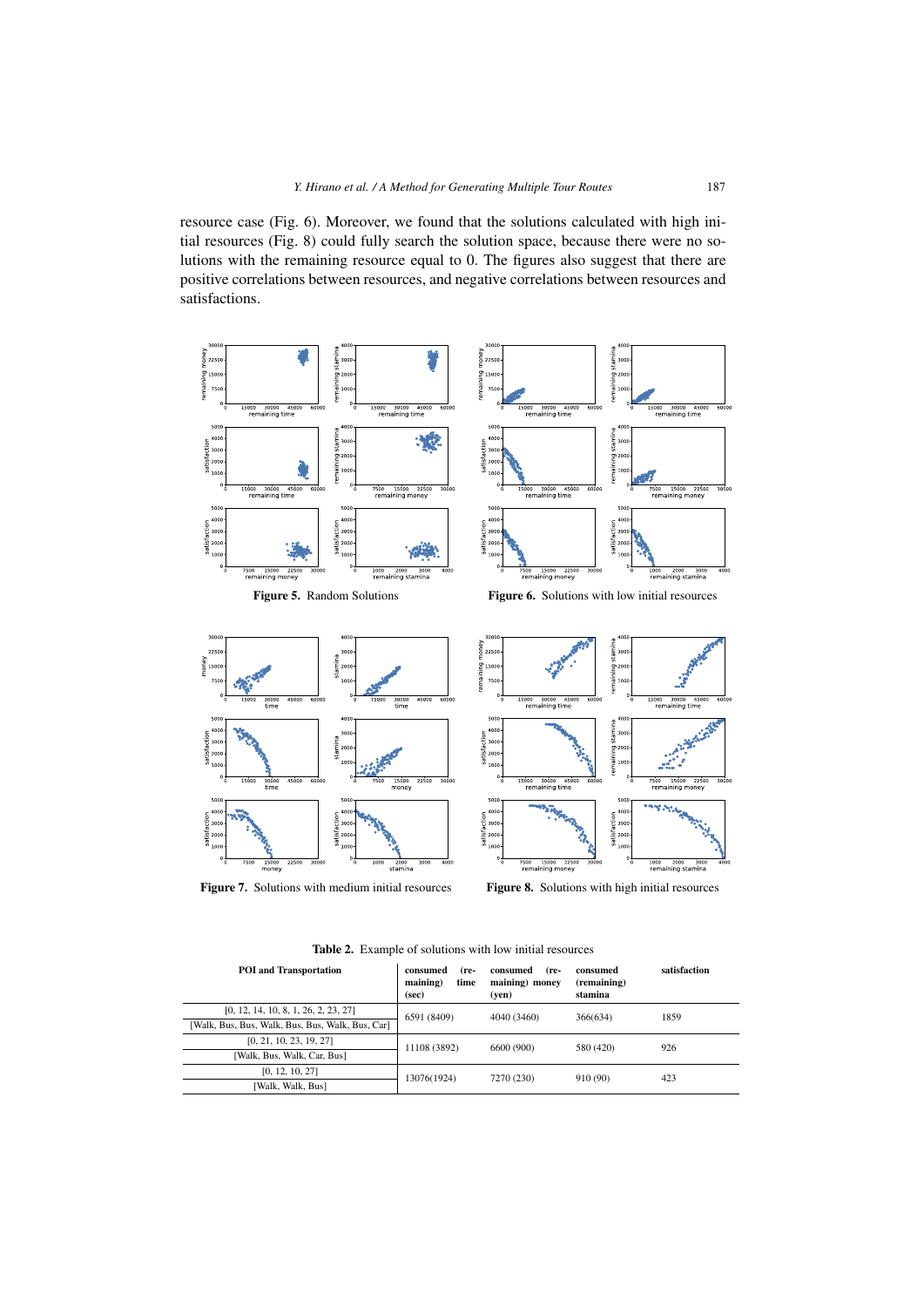

Figure 9. Crowding Distance Figure 10. Crowding Distance Figure 11. Pols of Higashiya-(Random Solution) (High initial resource) ma-area

### *5.3. Diversity of Solutions*

We used crowding distance as an indicator to evaluate diversity of solutions. The crowding distance *distancei* is defined as Eq. (4).

$$
distance_i = \sum_{m=1}^{M} (E_m(i+1) - E_m(i-1))/(E_m(0) - E_m(n)) \quad i \in \{2, ..., n-1\} \tag{4}
$$

In Eq. (4), *n* is the total number of solutions, and  $E_m$ ,  $m = [money, time, stamina, satis factorial]$ is sorted evaluation values in ascending order. The boundary solutions are defined as *distance*<sub>1</sub> = *distance*<sub>n</sub> =  $\infty$ . The crowding distance is calculated as Manhattan Distance between the neighboring solutions, and crowding distances are equal in all neighboring pairs of solutions (except *distance*<sup>1</sup> and *distancen*), if the distribution of solutions are completely uniform. When we compare the distribution of the crowding distances of randomly calculated solutions shown in Fig. 9 and those at 500-th generation with high initial resources shown in Fig. 10, we see that crowding distances of randomly calculated solutions have smaller crowding distances than that of high initial resource case. This result supports that solutions calculated with high initial resources have high diversity.

## *5.4. Computation Time*

Table 3 shows the computation time in one generation for three different initial resources cases. When we use 500 generations, the total computation time will be 1700 to 2900 seconds. This time may look very long, but we still believe that it is feasible when planning a satisfactory tour, by reducing the number of generations and so on. From the table, we see that our algorithm takes more computation time in one generation in the case of more initial resources assigned. This is because the probability of lethal solution generation is higher with low initial resources, because the lethal solutions are ignored at the crossover and mutation steps, then computation time decreases.

## 6. Conclusion

In this paper, we proposed the NSGA-II based Multi-Objective Genetic Algorithm to search the semi-pareto optimal solutions of the tour route search problem considering

|        | N-D Sort          | <b>Crowding Sort</b> | Tournament        | <b>Crossover</b> | <b>Mutation</b> | Sum             |
|--------|-------------------|----------------------|-------------------|------------------|-----------------|-----------------|
| low    | $0.158 + 0.023$   | $0.199 + 0.027$      | $0.023 + 0.004$   | $2.683 + 0.282$  | $0.346 + 0.056$ | $3.409 + 0.350$ |
| middle | $0.210 + 0.041$   | $0.261 + 0.049$      | $0.023 + 0.004$   | $3.596 + 0.625$  | $0.454 + 0.101$ | $4.544 + 0.773$ |
| high   | $0.266 \pm 0.082$ | $0.325 \pm 0.089$    | $0.023 \pm 0.005$ | $4.610 + 1.281$  | $0.579 + 0.179$ | $5.803 + 1.576$ |

Table 3. Computation Time for One Generation (sec)